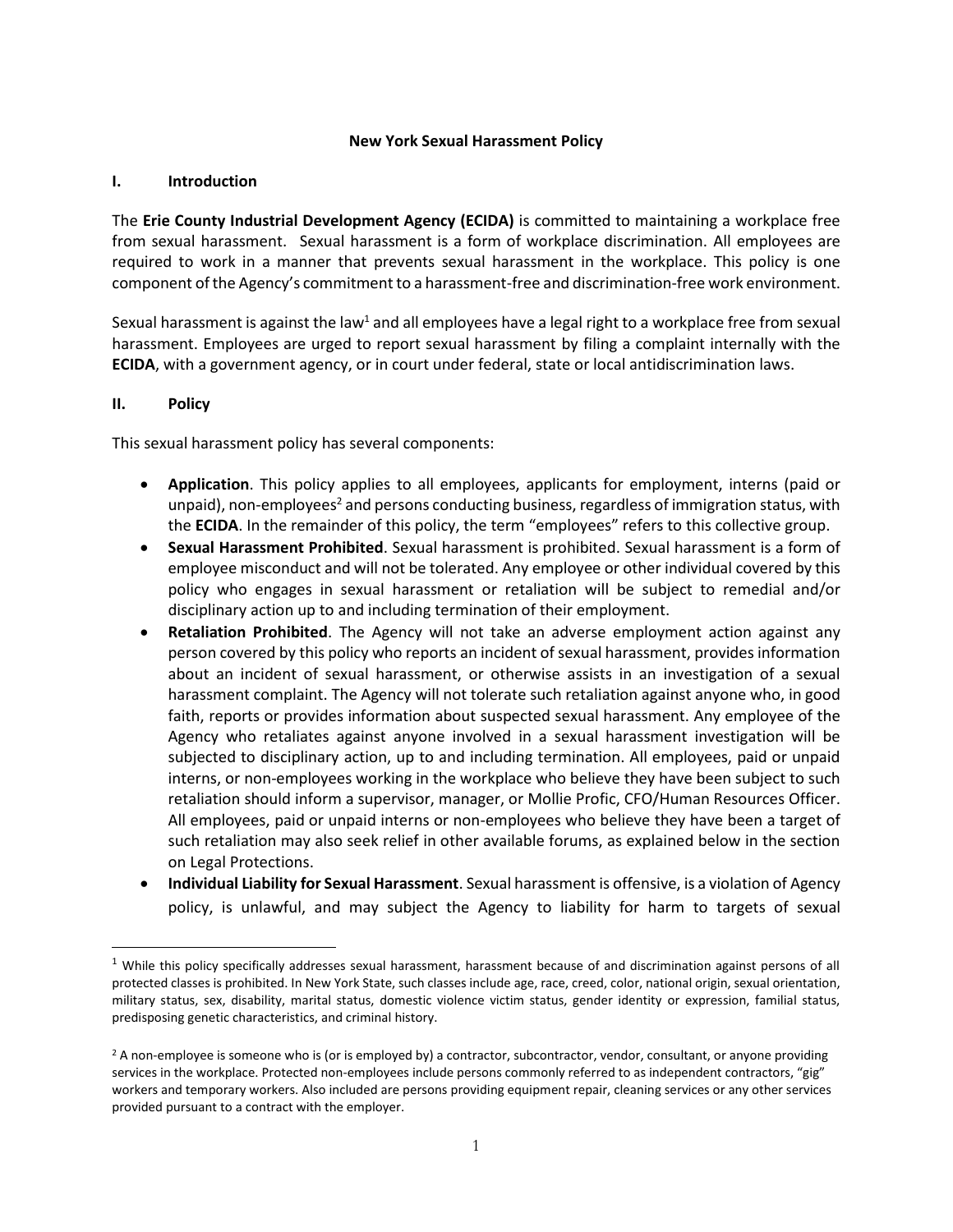harassment. Sexual harassers may also be individually subject to liability. Employees of every level who engage in sexual harassment, including managers and supervisors who engage in sexual harassment or who allow such behavior to continue, will be penalized for such misconduct.

- **Investigation**. The Agency will conduct a prompt and thorough investigation that ensures due process for all parties, whenever management receives a complaint about sexual harassment or otherwise knows of possible sexual harassment occurring. The Agency will keep the investigation confidential to the extent possible. Effective corrective action will be taken whenever sexual harassment is found to have occurred. All employees, including managers and supervisors, are required to cooperate with any investigation of sexual harassment.
- **Reporting for Bystanders**. All employees, as well as any other individuals covered by this policy, are encouraged to report any behavior or conduct that violates this policy. The Agency will provide all employees a complaint form to report harassment and file complaints.
- **Reporting for Managers and Supervisors.** Managers and supervisors are **required** to report any sexual harassment complaint that they receive or any sexual harassment that they observe or become aware of to Mollie Profic, CFO/Human Resources Officer**.**

## **III. Sexual Harassment**

Sexual harassment is a form of sex discrimination and is unlawful under federal, state, and (where applicable) local law. Sexual harassment includes harassment on the basis of sex, sexual orientation, selfidentified or perceived sex, gender expression, gender identity and the status of being transgender.

Sexual harassment is unlawful when it subjects an individual to inferior terms, conditions, or privileges of employment. Harassment need not be severe or pervasive to be unlawful, and can be any harassing conduct that consists of more than petty slights or trivial inconveniences. Sexual harassment includes unwelcome conduct which is either of a sexual nature or which is directed at an individual because of that individual's sex when:

- Such conduct has the purpose or effect of unreasonably interfering with an individual's work performance or creating an intimidating, hostile, or offensive work environment, even if the reporting individual is not the intended target of the sexual harassment;
- Such conduct is made either explicitly or implicitly a term or condition of employment; or
- Submission to or rejection of such conduct is used as the basis for employment decisions affecting an individual's employment.

A sexually harassing hostile work environment includes, but is not limited to, words, signs, jokes, pranks, intimidation, or physical violence which are of a sexual nature, or which are directed at an individual because of that individual's sex. Sexual harassment also consists of any unwanted verbal or physical advances, sexually explicit derogatory statements, or sexually discriminatory remarks made by someone which are offensive or objectionable to the recipient, which cause the recipient discomfort or humiliation, or which interfere with the recipient's job performance.

Sexual harassment also occurs when a person in authority tries to trade job benefits for sexual favors. This can include hiring, promotion, continued employment or any other terms, conditions or privileges of employment. This is also called in legal terms "quid pro quo" harassment.

Any employee who feels harassed should report so that any violation of this policy can be corrected promptly. Any harassing conduct, even a single incident, can be addressed under this policy.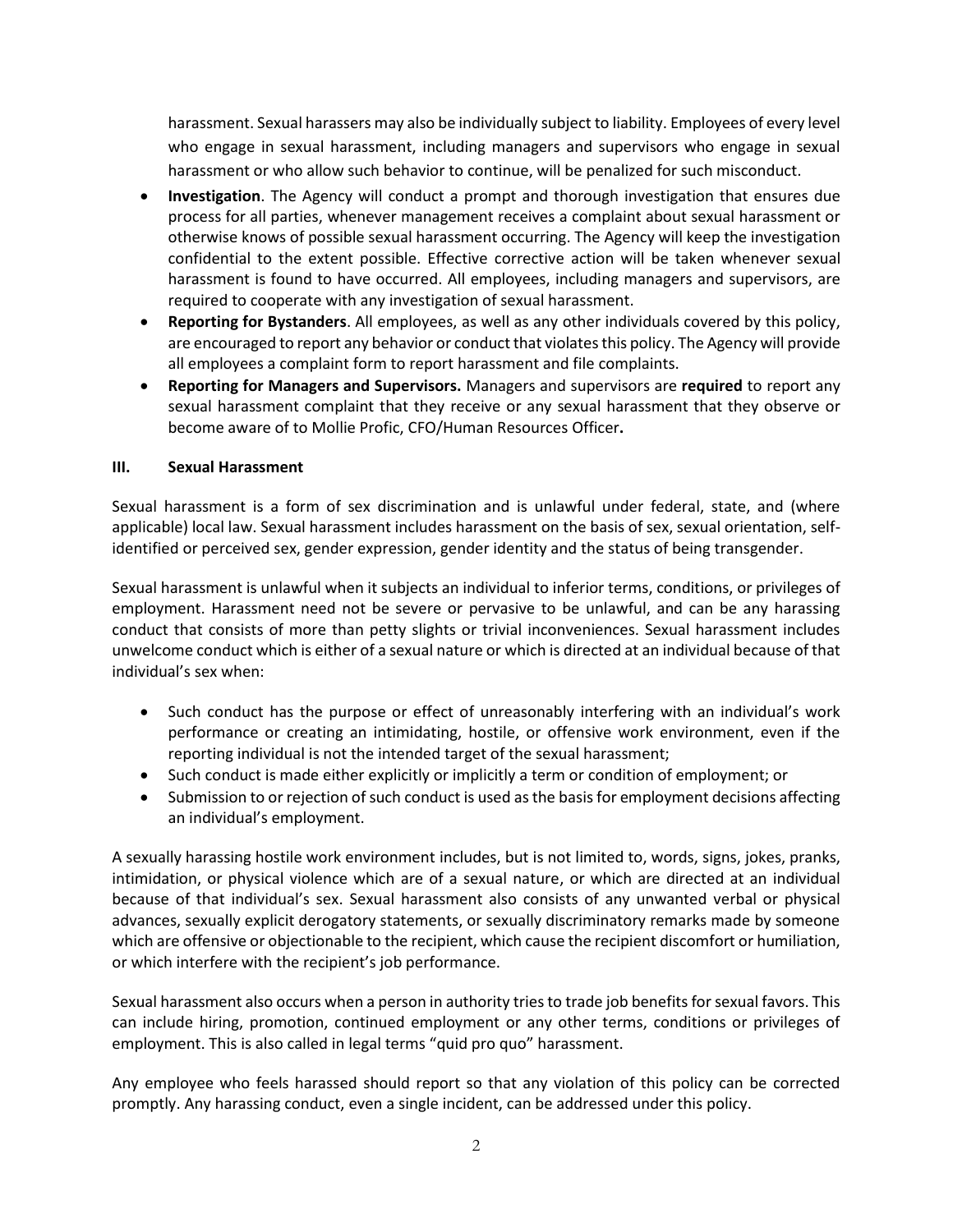## **Examples of sexual harassment:**

Although is not possible to identify every act that constitutes sexual harassment, the following describes some types of acts that may be unlawful sexual harassment and that are strictly prohibited:

- Physical acts of a sexual nature, such as:
	- $\circ$  touching, pinching, patting, kissing, hugging, grabbing, brushing against another employee's body or poking another employees' body;
	- $\circ$  rape, sexual battery, molestation or attempts to commit these assaults.
- Unwanted sexual advances or propositions, such as:
	- o requests for sexual favors accompanied by implied or overt threats concerning the target's job performance evaluation, a promotion, or other job benefits or detriments;
	- o subtle or obvious pressure for unwelcome sexual activities.
- Sexually oriented gestures, noises, remarks, or jokes, or comments about a person's sexuality or sexual experience which create a hostile work environment.
- Sex stereotyping occurs when conduct or personality traits are considered inappropriate simply because they may not conform to other people's ideas or perceptions about how individuals of a particular sex should act or look.
- Sexual or discriminatory displays or publications anywhere in the workplace, such as:
	- o Displaying emails, pictures, posters, calendars, graffiti, objects, promotional material, reading materials or other materials that are sexually demeaning or pornographic (this includes such sexual displays on workplace computers or cell phones and sharing these displays while in the workplace).
- Hostile actions taken against an individual because of that individual's sex, sexual orientation, gender identity and the status of being transgender, such as:
	- $\circ$  Interfering with, destroying or damaging a person's workstation, tools or equipment, or otherwise interfering with the individual's ability to perform the job;
	- o Sabotaging an individual's work;
	- o Bullying, yelling, name-calling.

### **Who can be a target of sexual harassment?**

Sexual harassment can occur between any individuals, regardless of their sex or gender. New York Law protects employees, paid or unpaid interns, and non-employees, including independent contractors, and those employed by companies contracting to provide services in the workplace. Harassers can be a superior, a subordinate, a coworker or anyone in the workplace including an independent contractor, contract worker, vendor, client, customer or visitor.

### **Where can sexual harassment occur?**

Unlawful sexual harassment is not limited to the physical workplace itself. It can occur while employees are traveling for business or at employer sponsored events or parties. Calls, texts, emails, and social media usage by employees can constitute unlawful workplace harassment, even if they occur away from the workplace premises, on personal devices or during non-work hours.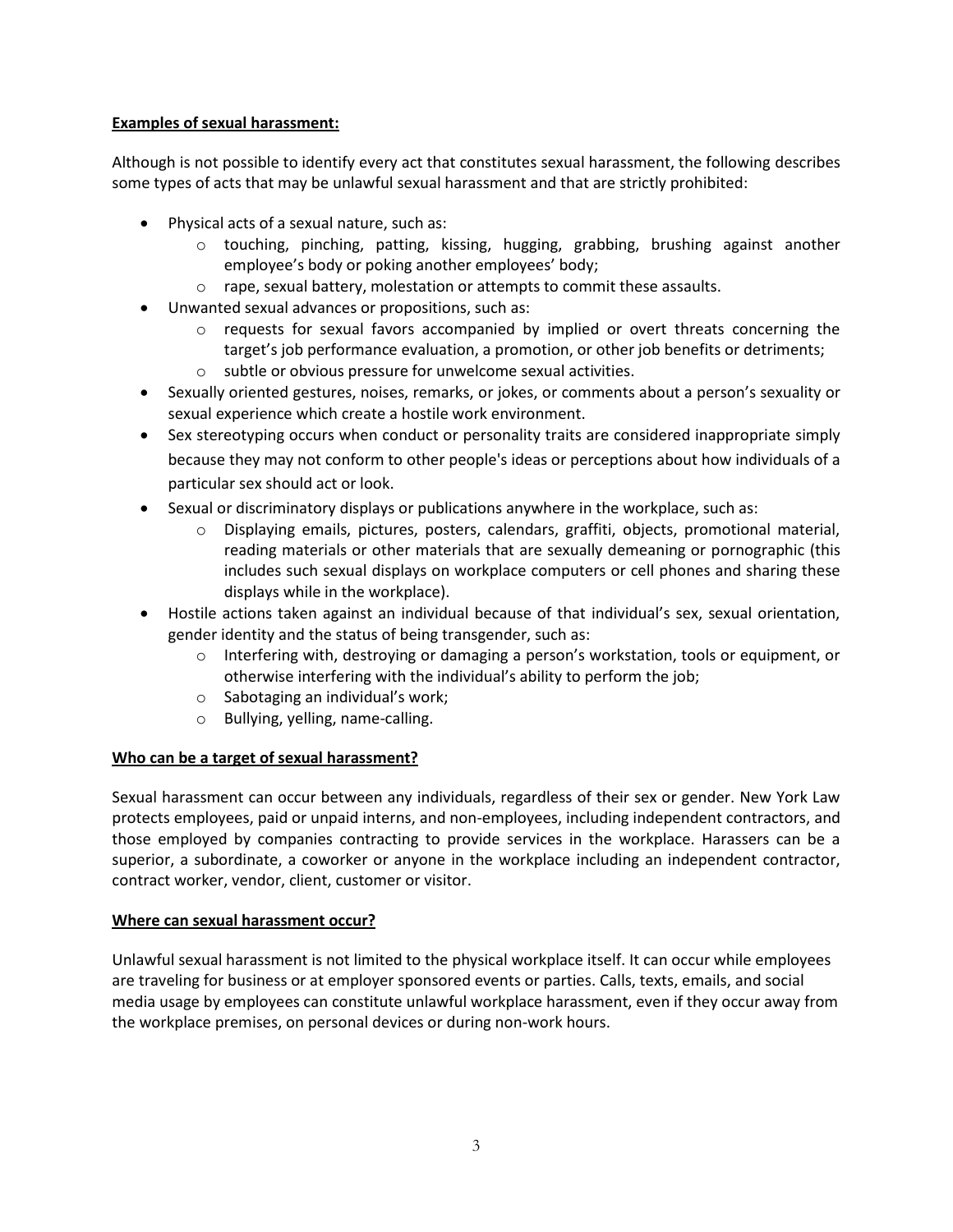## **IV. Retaliation**

Unlawful retaliation can be any action that could discourage a worker from coming forward to make or support a sexual harassment claim. Adverse action need not be job-related or occur in the workplace to constitute unlawful retaliation (e.g., threats of physical violence outside of work hours).

Such retaliation is unlawful under federal, state, and (where applicable) local law. The New York State Human Rights Law protects any individual who has engaged in "protected activity," which occurs when an individual has:

- made a complaint of sexual harassment either internally with the **ECIDA** or externally with any anti-discrimination agency;
- testified or assisted in a proceeding involving sexual harassment under the Human Rights Law or other anti-discrimination law;
- opposed sexual harassment by making a verbal or informal complaint to management or by simply informing a supervisor or manager of harassment;
- reported that another employee has been sexually harassed; or
- encouraged a fellow employee to report harassment.

Even if the alleged harassment does not turn out to rise to the level of a violation of law, the individual is protected from retaliation if the person had a good faith belief that the practices were unlawful. However, the retaliation provision is not intended to protect persons making intentionally false charges of harassment.

## **V. Reporting Sexual Harassment**

Preventing sexual harassment is everyone's responsibility. The **ECIDA** cannot prevent or remedy sexual harassment unless it knows about it. Any employee, paid or unpaid intern or non-employee who has been subjected to behavior that may constitute sexual harassment is encouraged to report such behavior to a supervisor, manager or human resources. In addition, anyone who witnesses or becomes aware of potential instances of sexual harassment should report such behavior to a supervisor, manager, or human resources.

Reports of sexual harassment may be made verbally or in writing. A form for submission of a written complaint is attached to this Policy, and all employees are encouraged to use this complaint form. Employees who are reporting sexual harassment on behalf of other employees should use the complaint form and note that it is on another employee's behalf.

## **VI. Supervisory Responsibilities**

All supervisors and managers who receive a complaint or information about suspected sexual harassment, observe what may be sexually harassing behavior or for any reason suspect that sexual harassment is occurring, **are required** to report such suspected sexual harassment to human resources.

Supervisors and managers who knowingly allow sexual harassment to occur and fail to report the sexual harassment to human resources will be subject to disciplinary action up to and including termination of their employment.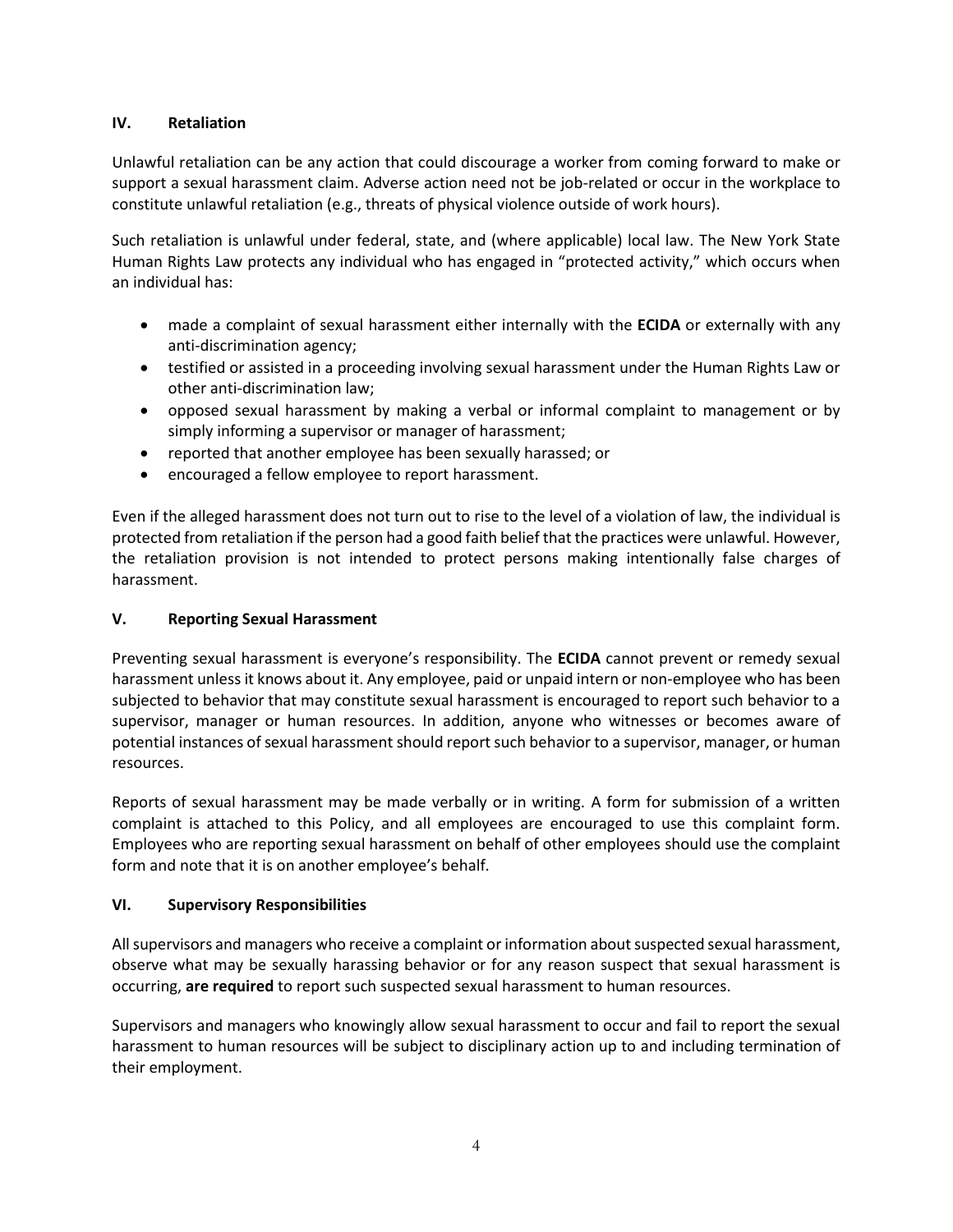In addition to being subject to discipline if they engaged in sexually harassing conduct themselves, supervisors and managers will be subject to discipline for failing to report suspected sexual harassment or otherwise knowingly allowing sexual harassment to continue.

Supervisors and managers will also be subject to discipline for engaging in any retaliation.

## **VII. Complaint and Investigation of Sexual Harassment**

All complaints or information about sexual harassment will be investigated, whether that information was reported in verbal or written form. Investigations will be conducted in a timely manner and will be kept confidential to the extent possible.

An investigation of any complaint, information or knowledge of suspected sexual harassment will be prompt and thorough, commenced immediately and completed as soon as possible. All persons involved, including complainants, witnesses and alleged harassers will be accorded due process, as outlined below, to protect their rights to a fair and impartial investigation.

Any employee may be required to cooperate as needed in an investigation of suspected sexual harassment. The **ECIDA** will not tolerate retaliation against employees who file complaints, support another's complaint or participate in an investigation regarding a violation of this policy.

While the process may vary from case to case, investigations will generally be conducted in accordance with the following steps:

- Upon receipt of a complaint, the **ECIDA** will conduct an immediate review of the allegation(s) and take any interim actions (e.g., instructing the respondent to refrain from communications with the complainant) as appropriate. If the complaint is verbal, the **ECIDA** will encourage the individual to complete the "Complaint Form" in writing. If he or she refuses, the **ECIDA** will prepare a Complaint Form based on the verbal reporting.
- Obtain and preserve documents relevant to the allegation(s).
- Request and review all documents relevant to the allegation(s) including all electronic communications.
- Interview all parties involved, including any relevant witnesses.
- Create a written document of the investigation (such as a letter, memorandum or email) which contains the following:
	- $\circ$  A list of all documents reviewed, along with a detailed summary of relevant documents;
	- $\circ$  A list of names of those interviewed, along with a detailed summary of their statements;
	- o A timeline of events;
	- o A summary of prior relevant incidents, reported or unreported; and
	- $\circ$  The basis for the decision and final resolution of the complaint, together with any corrective action(s).
- Retain the written documentation and associated documents in a secure and confidential location.
- Promptly notify the individual who reported and the individual(s) about whom the complaint was made of the final determination and implement any corrective actions identified in the written document.
- Inform the individual who reported the right to file a complaint or charge externally as discussed in the next section of this policy.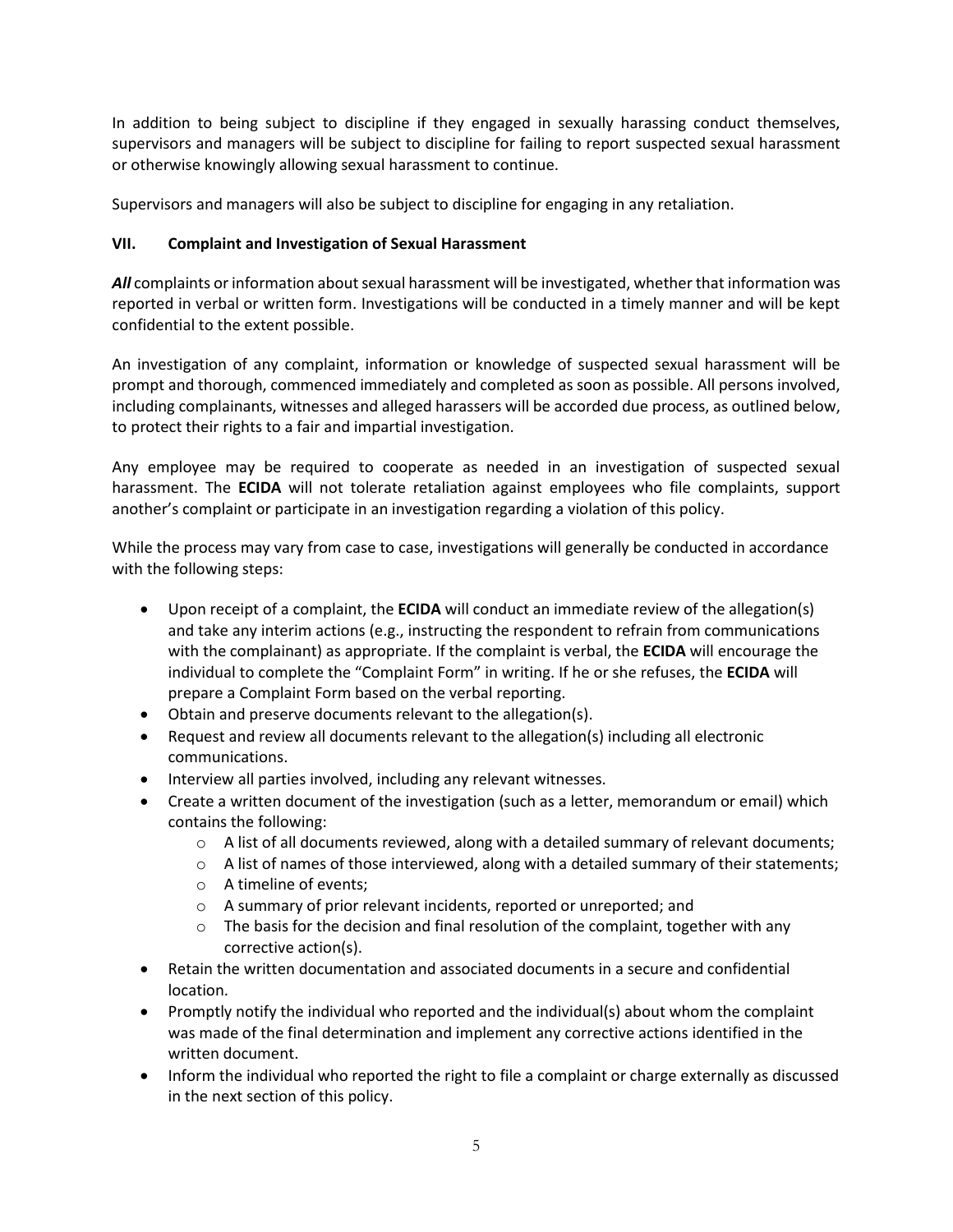## **VIII. Legal Protections and External Remedies**

Sexual harassment is not only prohibited by the **Erie County Industrial Development Agency (ECIDA)** but also by federal, state, and, where applicable, local law. In addition to the Agency's internal process, employees may choose to pursue legal remedies with the following governmental agencies While a private attorney is not required to file a complaint with a governmental agency, you may seek the legal advice of an attorney.

In addition to those outlined below, employees in certain industries may have additional legal protections.

## **A. Civil Rights Act of 1964**

The United States Equal Employment Opportunity Commission (EEOC) enforces federal antidiscrimination laws, including Title VII of the 1964 federal Civil Rights Act (codified as 42 U.S.C. § 2000e et seq.). An individual can file a complaint with the EEOC anytime within 300 days of the harassment. There is no cost to file a complaint with the EEOC. The EEOC will investigate the complaint and determine whether there is reasonable cause to believe that discrimination has occurred, at which point the EEOC will issue a "right to sue" letter permitting the employee to file a complaint in federal court.

The EEOC does not hold hearings or award relief, but may take other action including pursuing cases in federal court on behalf of complaining parties. Federal courts may award remedies if discrimination is found to have occurred. In general, private employers must have at least 15 employees to come within the jurisdiction of the EEOC.

If an employee believes that they have been discriminated against at work, they can file a "charge of discrimination" with the EEOC. The EEOC has district, area, and field offices where complaints can be filed. Contact the EEOC by phone (1-800-669-4000) or email (info@eeoc.gov). The EEOC's website is www.eeoc.gov.

## **B. New York State Human Rights Law (HRL)**

The Human Rights Law (HRL), codified as N.Y. Executive Law, art. 15, § 290 et seq., applies to all employers in New York State with regard to sexual harassment, and protects employees, interns (paid or unpaid), and non-employees, regardless of immigration status. A complaint alleging violation of the HRL may be filed either with the Division of Human Rights (DHR) or in New York State Supreme Court.

Complaints with the DHR may be filed any time **within three years** of the harassment. If an individual did not file at the DHR, they can sue directly in state court under the HRL **within three years** of the alleged harassment. An individual may not file with the DHR if they have already filed a HRL complaint in state court. If an individual filed an administrative complaint with the NYSDHR, the NYSDHR will file the complaint with the EEOC to preserve the right to proceed in federal court.

Complaining internally to the **ECIDA** does not extend your time to file with the DHR or in court. The three years is counted from the date of the most recent sexual harassment incident.

You do not need an attorney to file a complaint with the DHR and there is no cost to file with the DHR.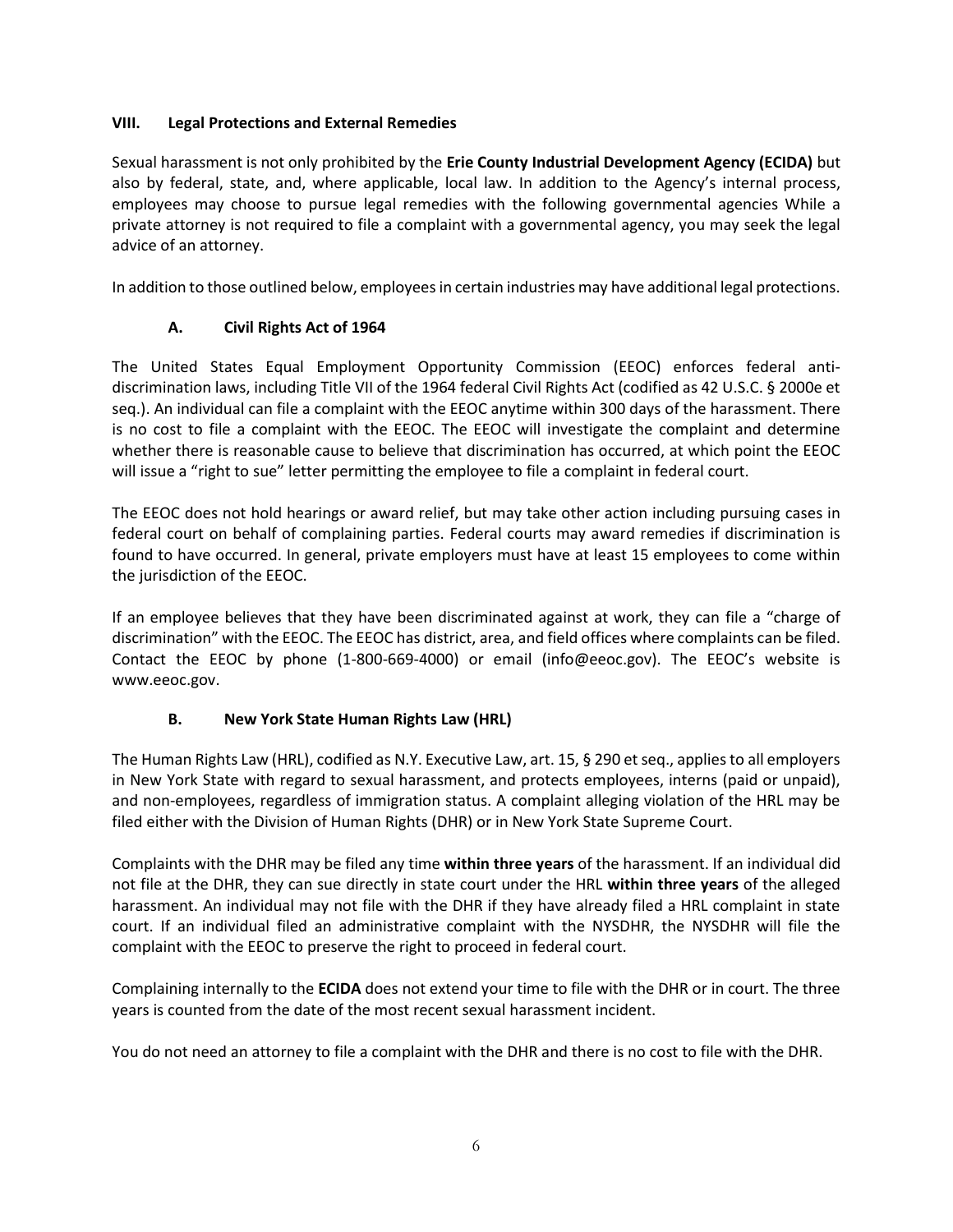The DHR will investigate your complaint and determine whether there is probable cause to believe that sexual harassment has occurred. Probable cause cases are forwarded to a public hearing before an administrative law judge. If sexual harassment is found after a hearing, the DHR has the power to award relief, which varies but may include requiring your employer to take action to stop the harassment, or redress the damage caused, including paying of monetary damages, attorney's fees and civil fines.

The DHR's main office is at One Fordham Plaza, Fourth Floor, Bronx, New York 10458. You can also contact the NYSDHR by phone (1-888-392-3644) or email (info@dhr.ny.gov). The NYSDHR's website is dhr.ny.gov/complaint. The website has a complaint form that can be downloaded, filled out, notarized and mailed to the NYSDHR. The website also contains contact information for the NYSDHR's regional offices.

# **C. Local Protections**

Many localities enforce laws protecting individuals from sexual harassment and discrimination. An individual should contact the county, city or town in which they live to find out if such a law exists. For example, employees who work in New York City may file complaints of sexual harassment with the New York City Commission on Human Rights. Contact their main office at Law Enforcement Bureau of the NYC Commission on Human Rights, 22 Reade Street, 1st Floor, New York, New York; call 311 or (212) 306-7450; or visi[t www.nyc.gov/html/cchr/html/home/home.shtml.](http://www.nyc.gov/html/cchr/html/home/home.shtml)

# **D. Contact the Local Police Department**

If the harassment involves unwanted physical touching, coerced physical confinement or coerced sex acts, the conduct may constitute a crime. Contact the local police department.

Re-adopted this 23rd day of March 2022 by the respective Boards of each corporation referenced above.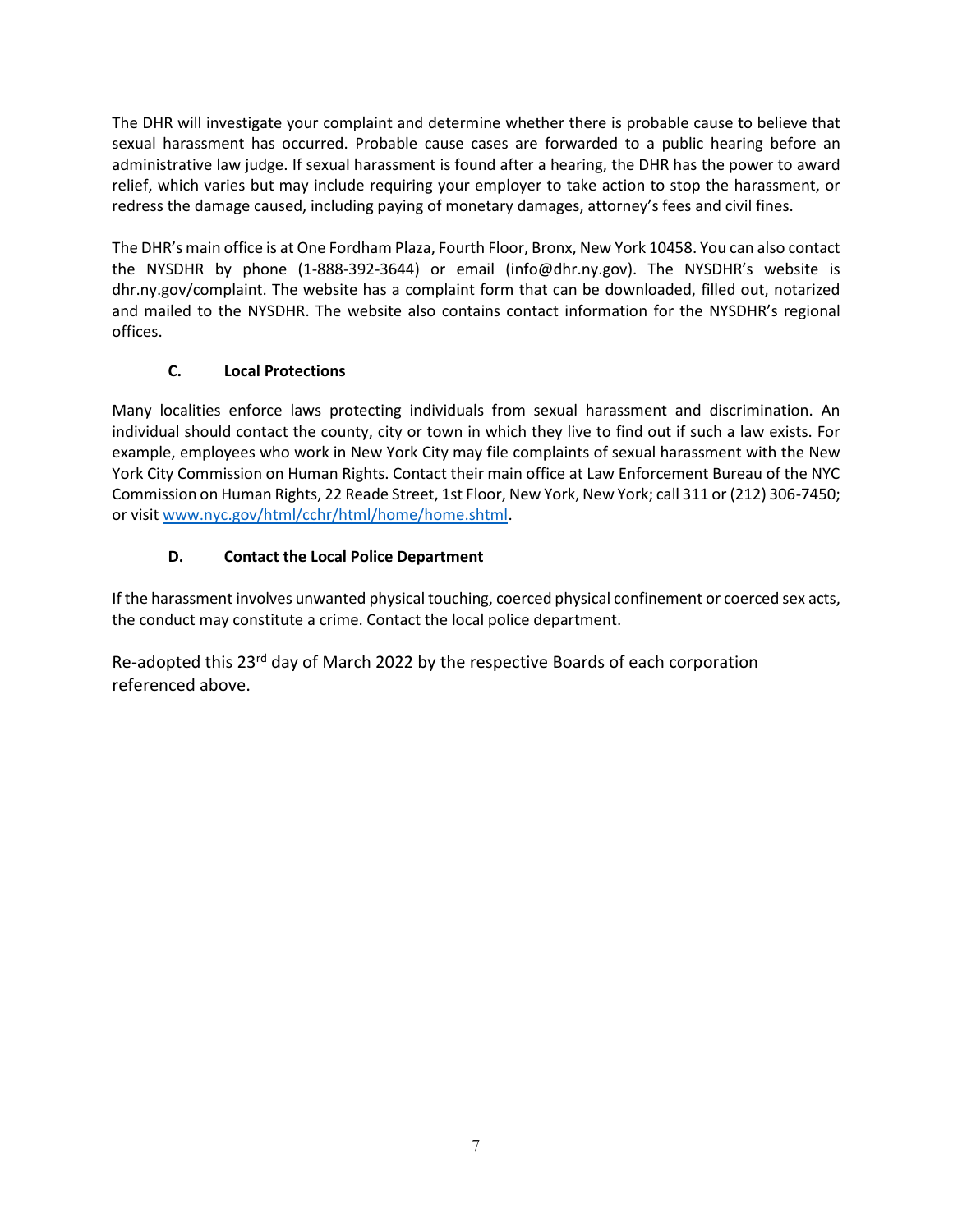# **Complaint Form for Reporting Sexual Harassment ECIDA**

New York State Labor Law requires all employers to adopt a sexual harassment prevention policy that includes a complaint form for employees to report alleged incidents of sexual harassment.

If you believe that you have been subjected to sexual harassment, you are encouraged to complete this form and submit it to Mollie Profic, CFO/Human Resources Officer, or John Cappellino, President via email or paper. You will not be retaliated against for filing a complaint.

If you are more comfortable reporting verbally or in another manner, your employer should complete this form, provide you with a copy and follow its sexual harassment prevention policy by investigating the claims as outlined at the end of this form.

### **For additional resources, visit: ny.gov/programs/combating-sexual-harassment-workplace**

#### **Complainant Information**

Name: Home Address: Work Address: Home Phone: Work Phone: Job Title: Email: Select Preferred Communication Method:

### **Supervisor Information**

Immediate Supervisor's Name: Title: Work Phone: Work Address:

### **COMPLAINT INFORMATION**

1. Your complaint of Sexual Harassment is made about: Name: Title: Work Address: Work Phone: Relationship to you: [[Supervisor; Subordinate; Co-Worker; Other]]